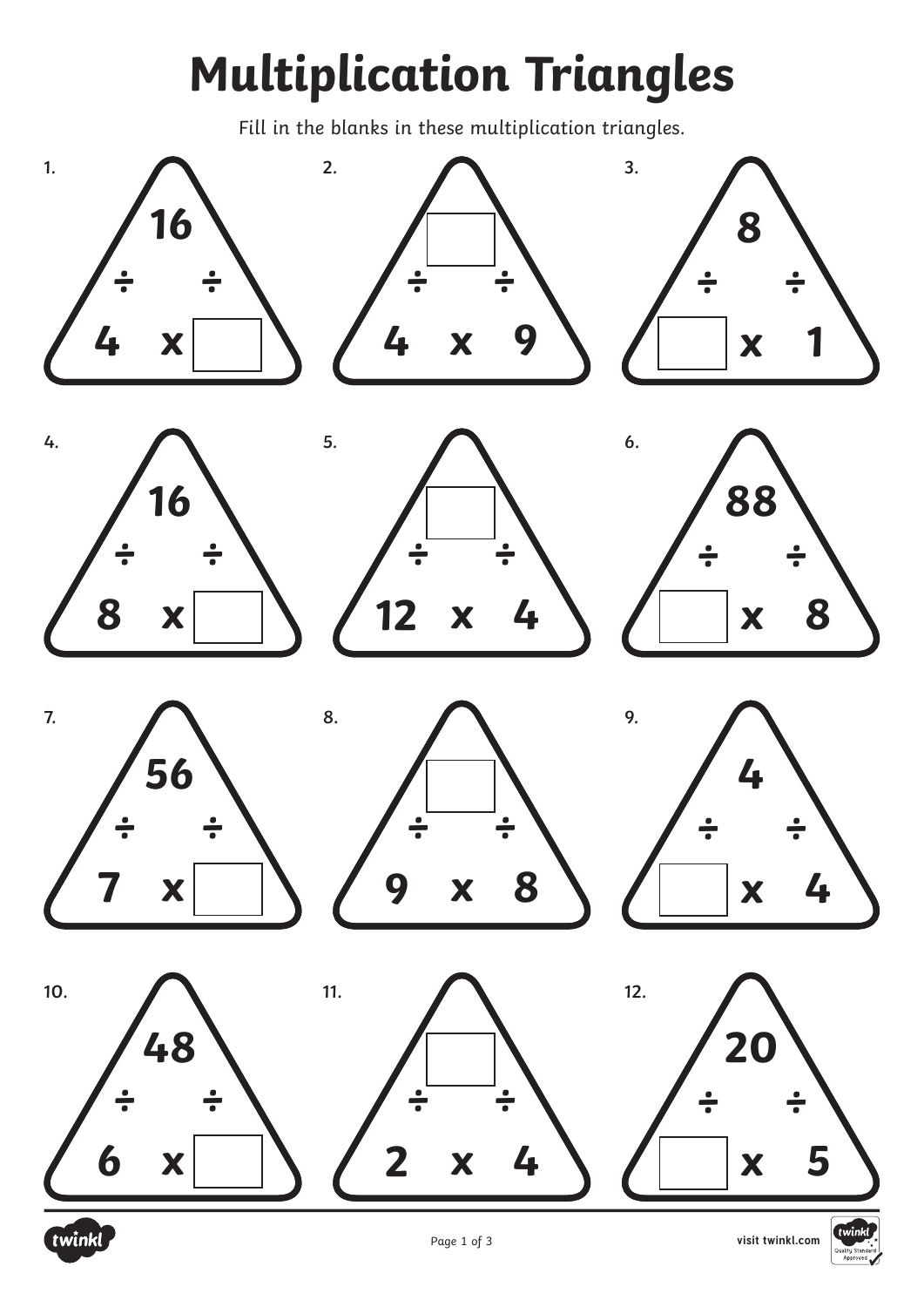## **Multiplication Triangles**

Fill in the blanks in these multiplication triangles.